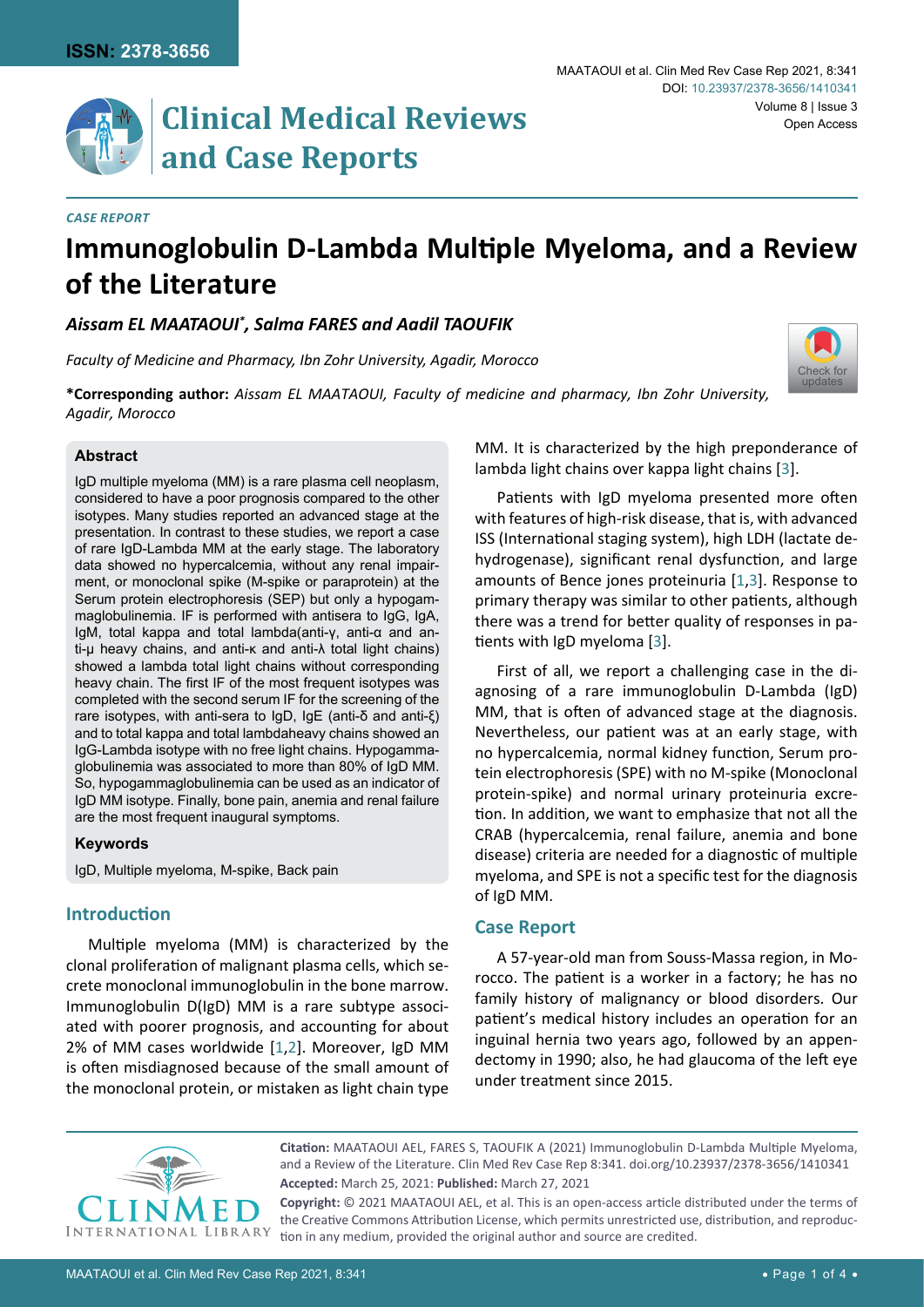<span id="page-1-1"></span>**Table 1:** Bone marrow aspirate differential count.

| <b>Type of Cell</b>         | %     | References values |
|-----------------------------|-------|-------------------|
| <b>Blast</b>                | 1%    | From 1 to $3%$    |
| Promyelocyte                | $1\%$ | From $2$ to $4\%$ |
| <b>Myelocyte</b>            | 6%    | From 10 to 18%    |
| <b>Metamyelocyte</b>        | 7%    | From 15 to 20%    |
| <b>Segmented neutrophil</b> | 3%    | From 15 to 30%    |
| <b>Erythroblast</b>         | 20%   | From 20 to 28%    |
| Lymphocytes                 | 6%    | From 5 to $15%$   |
| Plasma cells                | 55%   | From 1 to $3%$    |
| <b>Eosinophil</b>           | 1%    | From 1 to $3%$    |

<span id="page-1-0"></span>

**Figure 1:** Skull X-Ray.

He experienced a back pain, and a weight loss with an average of 20 kg in two months and a fast worsening of the general state. His conjunctivae are discolored. Skeletal X-ray examination detected osteolytic lesions in the skull [\(Figure 1](#page-1-0)).

In contrast, laboratory data showed no hypercalcemia, without any renal impairment, or M-spike at the Serum protein electrophoresis SPE). Subsequent laboratory studies showed a  $\beta_2$ -microglobulin of 2.88 mg/l (0.7-1.8 mg/l), total protein of 54 g/l (64-83 g/l), Albumin of 32.9 g/l (40-50 g/l), calcium 2.1 mmol/L (2.2 to 2.7 mmol/L), AST of 5 UI/L (0-40 U/L), ALT of 16 U/L (15- 40 U/L), blood glucose of 4.73 mmol/l (4.4-6.1 mmol/l), urea of 3.7 mmol/l (2.5-10.7 mmol/l), creatinine of 82  $\mu$ mol/l (62-106  $\mu$ mol/l), GFR of 91 ml/min/1.73 m<sup>2</sup>, erythrocyte sedimentation rate (ESR) of 43 mm/h (< 30 mm/h), urinary protein of 0.06 g/24 h (< 0.15 g/24 h) and lactate dehydrogenase of 364 U/l (125-220 UI/l) ([Table 1\)](#page-1-1). Complete blood counts were measured during all the course of the treatment, on admission the patient presented with a normocytic normochromic anemia of 73 g/l (hemoglobin < 120 g/l) and a leukopenia, the platelet count was normal. Bone marrow aspiration revealed 55% dystrophic plasma cell infiltration with several abnormal plasma cells, and immature plasma cells (plasma blasts) [\(Table 1](#page-1-1)). Serum protein electrophoresis revealed a mild hypogammaglobulinemia and no M-spike (Capillarys 2-Sebia®) ([Figure 2\)](#page-1-2). Therefore, immunofixation (IF) is the gold standard method to confirm the presence of a monoclonal protein. IF is performed with antisera to IgG, IgA, IgM, total kappa and total lambda (anti-γ, anti-α and anti-µ heavy chains, and anti-κ and anti-λ total light chains) showed a lambda total light chains without corresponding heavy chain. Also, Urine immunofixation was negative for a monoclonal protein. An additional IF is performed, for the screen-

<span id="page-1-2"></span>

**Figure 2:** Serum protein electrophoresis.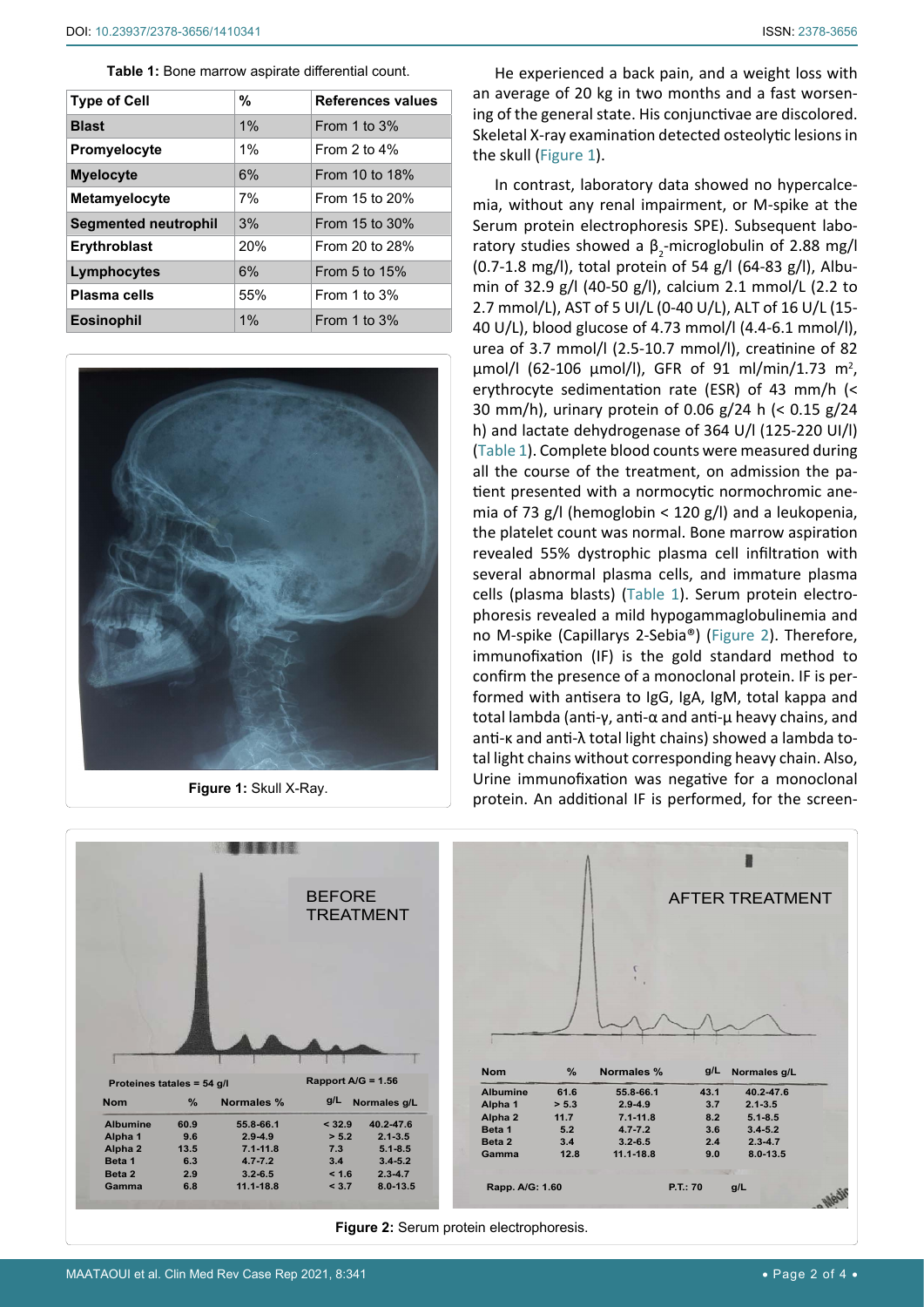ing of the rare isotypes, with anti-sera to IgD, IgE (anti-δ and anti-ξ) heavy chains, and total kappa, total lambda, free kappa and free lambda light chains showed an IgG-Lambda isotype with no free light chains.

Our patient has had a normal kidney function; therefore, he was classified at the stage II of the revised international staging system (RISS).

Criteria for the diagnosis of multiple myeloma were fulfilled, and the patient was treated with a combination of cyclophosphamide, monthly pulsed dexamethasone, low-dose Thalidomide (CDT) and zoledronic acid. He underwent autologous hematopoietic stem cell transplant and was subsequently started on lenalidomide maintenance.

# **Discussion**

Firstly, IgD MM is rare. In fact, in a cohort of the Mayo Clinic in Rochester, recording all the patients whom multiple myeloma was diagnosed from 1985 to 1998, only 2% of all the record were with an Ig D MM, and the most frequent isotypes were Ig G, IgA and Free light chain with 52%, 21% and 16% respectively [[1](#page-2-1)]. Also, Zagouri, et al. in a retrospective study among 1239 patients with symptomatic myeloma, only 2.5% were diagnosed with IgD MM [\[3\]](#page-2-0). We found the same results in a retrospective study (not yet published), through ten years, in our oncology department of Agadir regional hospital, we diagnosed only, two patients with IgD-lambda MM of 117 patients with monoclonal gammopathies, so, 1.7% of all the monoclonal gammopathies and 2.2% of patients diagnosed with MM.

Gender is one of the risks factors associated with MM in general, in fact, all cohort studies have noticed a male predominance of IgD MM [[4](#page-2-5),[5](#page-2-3)]. Also, in our retrospective study, two male cases were indeed collected. Moreover, the most significant risk factor is age; our patient has 57-year-old, even though the two thirds of patients with MM in general are older than 65 years [[6](#page-2-6)]. For the patients with IgD MM, and in the study of Bladé, et al. [\[4\]](#page-2-5), the median age of the 53 patients with IgD MM, was 60 years (Range, 19 to 86), also Jancelewics, et al. [[5](#page-2-3)], reported a median of 59 years and in the study of Shimamoto, et al. [[7](#page-2-4)], the median age of 55.7 years. Thus, Ig D myeloma is diagnosed at an early age compared to other MM isotypes.

ESR was not so elevated, as one of the classic presentations of MM, because of the low concentration of the monoclonal immunoglobulin.

The inaugurals symptoms in our case were the back pain and weight loss, in fact, several international studies found that the main clinical symptom is represented by bone pain in more than 72% of patients [[5](#page-2-3),[8\]](#page-2-7). Our patient has a normal kidney function with no proteinuria. Nevertheless, according to literature, the second most important inaugural clinical manifestation in patients with IgD MM, was the renal impairment, more than one third of the patients [\[9\]](#page-3-0). Moreover, the third most important symptom in this case was the normocytic normochromic anemia, the frequency of normocytic normochromic anemia exceeds 70% in most international series and can even reach 90% others [[5](#page-2-3)[,10](#page-3-1)]. SEP revealed hypogammaglobulinemia with no monoclonal spike. Interestingly, Serum protein electrophoresis was associated with hypogammaglobulinemia in 84% in the cohort of Bladé, et al. 100% in the cohort of Djidjik, et al. [[10](#page-3-1)]. So, hypogammaglobulinemia can be used as an indicator of IgD MM. Serum immunofixation electrophoresis (SIE) revealed IgD-lambda MM, furthermore IgD-lambda was the most diagnosed isotype in all reported studies. In fact, 60% in the cohort of Bladé, et al. 80% in the cohort of Zagouri, et al. [[3](#page-2-0)] and 90% in the cohort of Jancelewicz, et al. [[5](#page-2-3)]. Thus, most frequent IgD myelomas are of the lambda variety.

In IgD MM, the whole skeleton (Spine, Skull, pelvis, ribs…) can be affected by multiple lyric lesions at the diagnosis. Shimamoto, et al. found osteolytic lesions in 42% of patients in their cohort [[7](#page-2-4)], 77% in the cohort of Bladé, et al. and 80% in the cohort of Djidjik, et al. [[10](#page-3-1)].

At last, IgD MM is rare subtype of MM and affect people with the median age of 60-year-old. SEP didn't show any M-spike in this case, but a hypogammaglobulinemia. Therefore, Hypogammaglobulinemia can be an indicator of the IgD MM. Also, the most frequent isotype is the IgD lambda. Another point is that, bone pain, anemia and renal failure are the most frequent inaugural symptoms. Finally, lytic lesions at the skeleton radiography are frequent in IgD MM.

## **References**

- <span id="page-2-1"></span>1. [Kyle RA, Gertz MA, Witzig TE, Lust JA, Lacy MQ, et al.](https://pubmed.ncbi.nlm.nih.gov/12528874/)  [\(2003\) Review of 1027 patients with newly diagnosed mul](https://pubmed.ncbi.nlm.nih.gov/12528874/)[tiple myeloma. Mayo Clinic Proceedings 78: 21-33.](https://pubmed.ncbi.nlm.nih.gov/12528874/)
- <span id="page-2-2"></span>2. [Morris C, Drake M, Apperley J, Iacobelli S, van Biezen A, et](https://www.haematologica.org/article/view/5822)  [al. \(2010\) Efficacy and outcome of autologous transplanta](https://www.haematologica.org/article/view/5822)[tion in rare myelomas. Haematologica 95: 2126-2133.](https://www.haematologica.org/article/view/5822)
- <span id="page-2-0"></span>3. [Zagouri F, Kastritis E, Symeonidis AS, Giannakoulas N,](https://onlinelibrary.wiley.com/doi/abs/10.1111/ejh.12255)  [Katodritou E, et al. \(2014\) Immunoglobulin D myeloma:](https://onlinelibrary.wiley.com/doi/abs/10.1111/ejh.12255)  [Clinical features and outcome in the era of novel agents.](https://onlinelibrary.wiley.com/doi/abs/10.1111/ejh.12255)  [European Journal of Haematology 92: 308-312.](https://onlinelibrary.wiley.com/doi/abs/10.1111/ejh.12255)
- <span id="page-2-5"></span>4. [Bladé J, Lust JA, Kyle RA \(1994\) Immunoglobulin D mul](https://pubmed.ncbi.nlm.nih.gov/7964956/)[tiple myeloma: Presenting features, response to therapy,](https://pubmed.ncbi.nlm.nih.gov/7964956/)  [and survival in a series of 53 cases. Journal of Clinical On](https://pubmed.ncbi.nlm.nih.gov/7964956/)[cology 12: 2398-2404.](https://pubmed.ncbi.nlm.nih.gov/7964956/)
- <span id="page-2-3"></span>5. [Jancelewicz Z, Takatsuki K, Sugai S, Pruzanski W \(1975\)](https://pubmed.ncbi.nlm.nih.gov/1111472/)  [IgD Multiple Myeloma: Review of 133 Cases. Archives of](https://pubmed.ncbi.nlm.nih.gov/1111472/)  [Internal Medicine 135: 87-93.](https://pubmed.ncbi.nlm.nih.gov/1111472/)
- <span id="page-2-6"></span>6. [Dvorak C \(2006\) Common complaints, difficult diagnosis:](https://pubmed.ncbi.nlm.nih.gov/16681705/)  [Multiple myeloma. J Am Acad Nurse Pract 18: 190-194.](https://pubmed.ncbi.nlm.nih.gov/16681705/)
- <span id="page-2-4"></span>7. [Shimamoto Y, Anami Y, Yamaguchi M \(1991\) A new risk](https://onlinelibrary.wiley.com/doi/abs/10.1111/j.1600-0609.1991.tb01569.x)  [grouping for IgD myeloma based on analysis of 165 Japanese](https://onlinelibrary.wiley.com/doi/abs/10.1111/j.1600-0609.1991.tb01569.x)  [patients. European Journal of Haematology 47: 262-267.](https://onlinelibrary.wiley.com/doi/abs/10.1111/j.1600-0609.1991.tb01569.x)
- <span id="page-2-7"></span>8. [Kim MK, Suh C, Lee DH, Min CK, Kim SJ, et al. \(2011\)](https://pubmed.ncbi.nlm.nih.gov/20682550/)  [Immunoglobulin D multiple myeloma: Response to therapy,](https://pubmed.ncbi.nlm.nih.gov/20682550/)